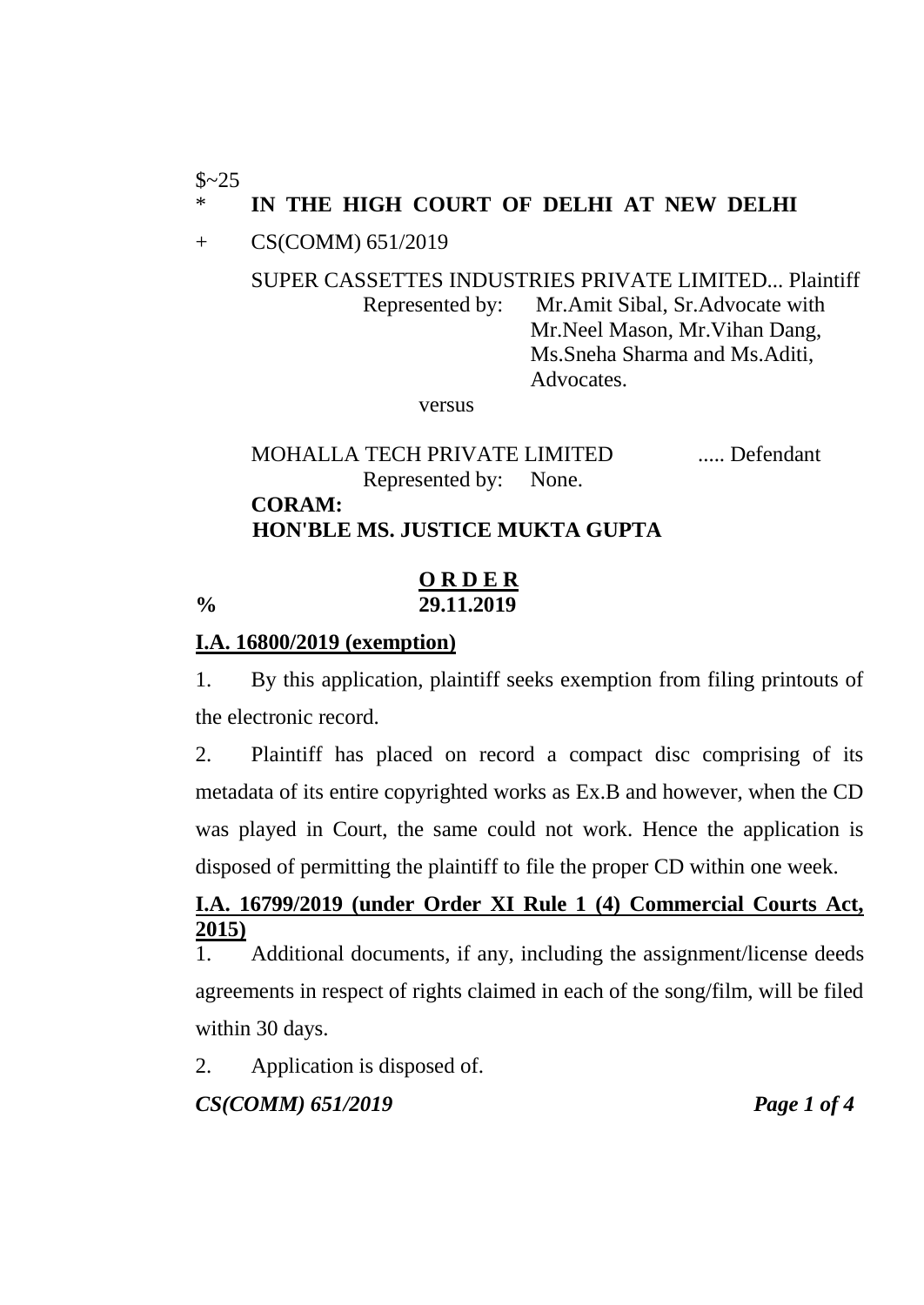### **I.A. 16798/2019 (Exemption)**

- 1. Allowed, subject to all just exceptions.
- 2. Original documents/certified copies be filed within 30 days.
- 3. Application is disposed of.

# **CS(COMM) 651/2019 & I.A. 16797/2019 (under Order XXXIX Rule 1 and 2 CPC)**

1. Plaint be registered as a suit.

2. Issue summons in the suit and notice in the application to the defendant on the plaintiff taking steps through ordinary and dasti process, registered AD and speed post returnable on 21<sup>st</sup> February, 2020 before the learned Joint Registrar for completion of service, pleadings and admission/denial of documents.

3. Summons to the defendant shall indicate that the written statement to the plaint shall be positively filed within 30 days of the receipt of the summons. Liberty is given to the plaintiff to file a replication within two weeks of the receipt of the advance copy of the written statement.

4. Parties shall file all original documents in support of their respective claims along with their respective pleadings. In case parties are placing reliance on a document which is not in their power and possession, its detail and source shall be mentioned in the list of reliance which shall be also filed with the pleadings.

5. Admission/ denial of documents shall be filed on affidavit by the parties with the pleadings.

*CS(COMM) 651/2019 Page 2 of 4*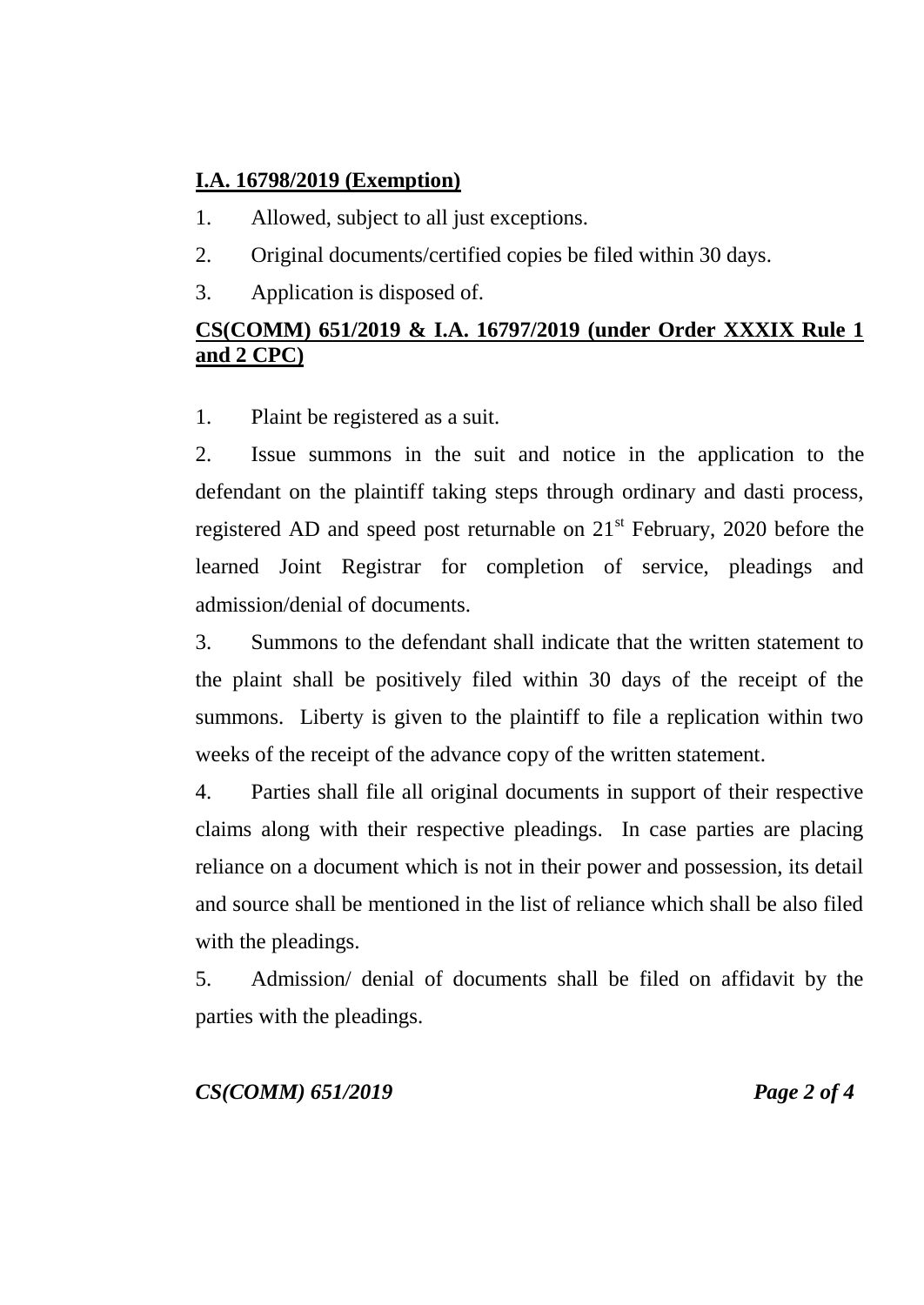6. List the suit and application before Court on  $19<sup>th</sup>$  March, 2020.

7. Case of the plaintiff is that the producers of various songs have entered into assignment/license agreements with the plaintiff by virtue of which the plaintiff owns the copyrights of the sound recordings and audio visual songs as well as the literary, musical works and performances, embodied in the sound recordings and audio visual songs for the various films for which in the present suit the plaintiff claims to be 2,20,675/- in number. Despite the plaintiff being the owner of the said literary, musical works and performances, embodied in the sound recordings and audio visual songs and the underlying rights in the work, the defendant without obtaining any license from the plaintiff is illegally uploading, storing, hosting, reproducing/making copies, issuing copies, communicating to the public, digitally transmitting/streaming, synchronising, adapting, actively modifying and/or otherwise exploiting the plaintiff's copyrighted works. Plaintiff issued a legal notice to defendant on  $7<sup>th</sup>$  September, 2018 and in response to the said legal notice, defendant through its counsel acknowledged the receipt of the legal notice and claimed that it was an intermediary and refused to comply with the cease and desist notice.

8. Considering the fact that the defendant has neither any assignment nor a license in its favour by the plaintiff who claims himself to be the owner of the copyrights in 2,20,675 audio and video visual songs as on  $30<sup>th</sup>$  January, 2019 which have been enlisted in the CD, corrected copy whereof will be filed within one week, plaintiff has made a prima facie case in its favour and in case no ex-parte ad-interim injunction is granted plaintiff will suffer irreparable loss. The balance of convenience also lies in favour of the *CS(COMM) 651/2019 Page 3 of 4*